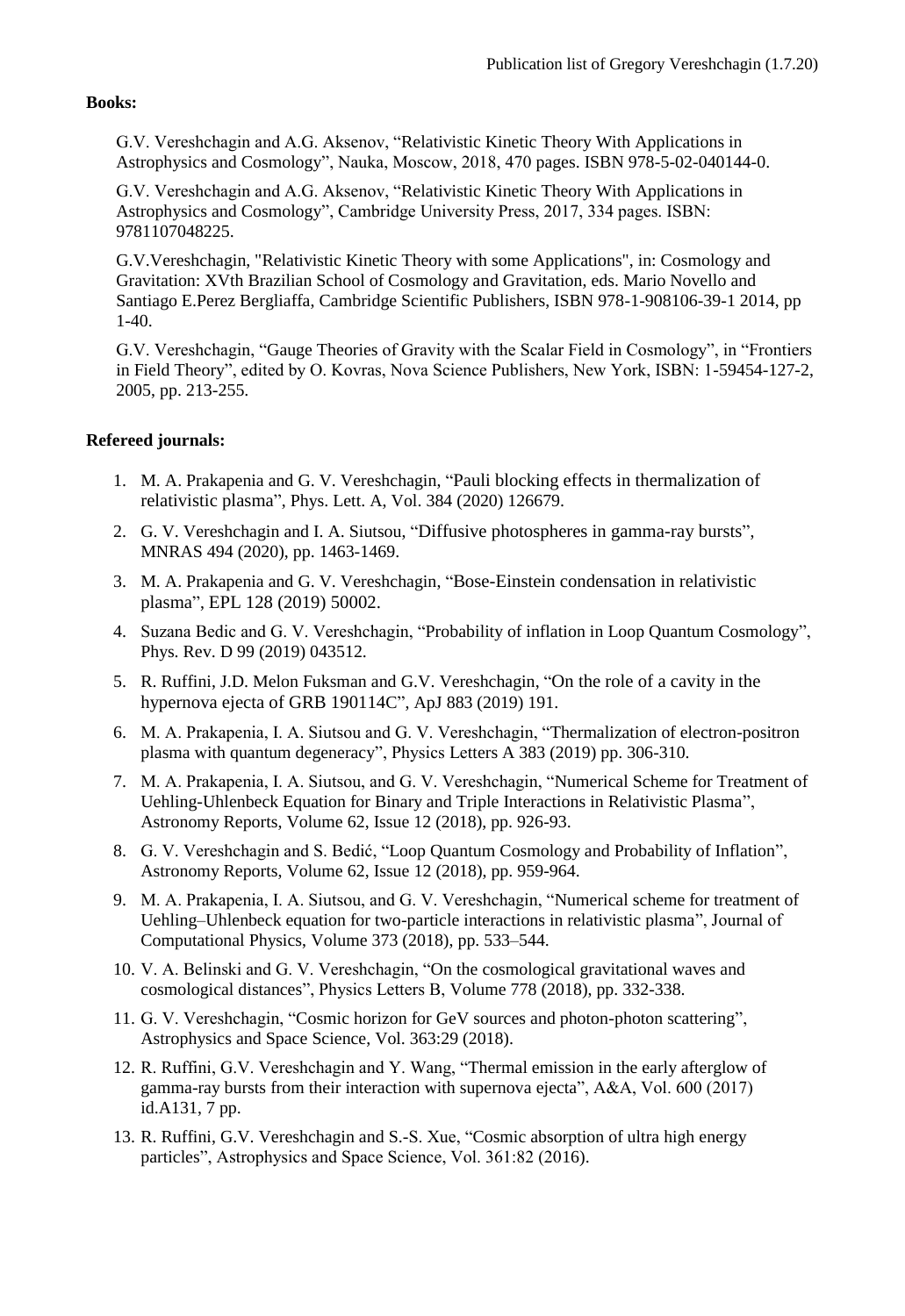- 14. A. G. Aksenov, R. Ruffini, and G. V. Vereshchagin, ["Radiative transfer in relativistic plasma](http://link.springer.com/article/10.1134/S1063772915060013)  [outflows and comptonization of photons near the photosphere"](http://link.springer.com/article/10.1134/S1063772915060013), Astronomy Reports, Vol. 59, No. 6, (2015) pp. 418–424.
- 15. D. Begue and G.V. Vereshchagin, ["Transparency of an instantaneously created](http://dx.doi.org/10.1093/mnras/stu011)  [electron-positron-photon plasma"](http://dx.doi.org/10.1093/mnras/stu011), MNRAS, Vol. 439 (2014), pp. 924-928.
- 16. I.A. Siutsou and G.V. Vereshchagin, ["Relativistic spotlight"](http://dx.doi.org/10.1016/j.physletb.2014.01.048), Physics Letters B, Volume 730 (2014), pp. 190–192.
- 17. G.V. Vereshchagin, ["Physics of non-dissipative ultrarelativistic photospheres"](http://dx.doi.org/10.1142/S0218271814300031), International Journal of Modern Physics D Vol. 23, No. 1 (2014) 1430003.
- 18. I.A. Siutsou, R. Ruffini and G.V. Vereshchagin, ["Spreading of ultrarelativistically expanding](http://dx.doi.org/10.1016/j.newast.2013.08.007)  [shell: an application to GRBs"](http://dx.doi.org/10.1016/j.newast.2013.08.007), New Astronomy, Vol. 27 (2014), pp. 30-33.
- 19. A.G. Aksenov, R. Ruffini and G.V. Vereshchagin, ["Comptonization of photons near the](http://dx.doi.org/10.1093/mnrasl/slt112)  [photosphere of relativistic outflows"](http://dx.doi.org/10.1093/mnrasl/slt112), MNRAS Letters, Vol. 436, Issue 1 (2013) pp. L54-L58.
- 20. R. Ruffini, I.A. Siutsou and G.V. Vereshchagin, ["Theory of photospheric emission from](http://dx.doi.org/10.1088/0004-637X/772/1/11)  [relativistic outflows"](http://dx.doi.org/10.1088/0004-637X/772/1/11), The Astrophysical Journal, Vol. 772, Issue 1 (2013) article id. 11.
- 21. D. Begue, I. A. Siutsou, G. V. Vereshchagin, ["Monte Carlo simulations of the photospheric](http://dx.doi.org/10.1088/0004-637X/767/2/139)  [emission in GRBs"](http://dx.doi.org/10.1088/0004-637X/767/2/139), The Astrophysical Journal, Vol. 767, Issue 2 (2013) article id. 139.
- 22. A. Benedetti, R. Ruffini and G.V. Vereshchagin, ["Phase space evolution of pairs created in](http://dx.doi.org/10.1016/j.physleta.2012.11.026)  [strong electric fields"](http://dx.doi.org/10.1016/j.physleta.2012.11.026), Physics Letters A, Vol. 377 (2013) 206–215.
- 23. A. Benedetti, W.-B. Han, R. Ruffini and G.V. Vereshchagin, ["On the frequency of oscillations](http://dx.doi.org/10.1016/j.physletb.2011.02.050)  [in the pair plasma generated by a strong electric field"](http://dx.doi.org/10.1016/j.physletb.2011.02.050), Physics Letters B, Vol. 698 (2011) 75-79.
- 24. A.G. Aksenov, R. Ruffini and G.V. Vereshchagin, ["Pair plasma relaxation time scales"](http://dx.doi.org/10.1103/PhysRevE.81.046401), Physical Review E, Vol. 81 (2010) 046401.
- 25. R. Ruffini, G.V. Vereshchagin and S.-S. Xue, ["Electron-positron pairs in physics and](http://dx.doi.org/10.1016/j.physrep.2009.10.004)  [astrophysics: from heavy nuclei to black holes"](http://dx.doi.org/10.1016/j.physrep.2009.10.004) Physics Reports, Vol. 487 (2010) No 1-4, pp. 1-140.
- 26. A.G. Aksenov, R. Ruffini and G.V. Vereshchagin, ["Thermalization of the mildly relativistic](http://dx.doi.org/10.1103/PhysRevD.79.043008)  [plasma"](http://dx.doi.org/10.1103/PhysRevD.79.043008), Physical Review D, Vol. 79 (2009) 043008.
- 27. G.V. Vereshchagin and G. Yegorian, ["Dynamics of perturbations in Gurzadyan-Xue](http://dx.doi.org/10.1142/S021827180801195X)  [cosmological models"](http://dx.doi.org/10.1142/S021827180801195X), International Journal of Modern Physics D, Vol. 17 (2008) No 2, pp. 203-223.
- 28. A.G. Aksenov, M. Lattanzi, R. Ruffini and G.V. Vereshchagin, ["From massive neutrinos and](http://dx.doi.org/10.1393/ncb/i2008-10476-y)  [inos and the upper cut-off to the fractal structure of the Universe to recent progress in theoretical](http://dx.doi.org/10.1393/ncb/i2008-10476-y)  [cosmology"](http://dx.doi.org/10.1393/ncb/i2008-10476-y) Il Nuovo Cimento B, Vol. 122 (2007) No 12, pp. 1377-1384.
- 29. R. Ruffini, G.V. Vereshchagin and S.-S. Xue, ["Vacuum polarization and plasma oscillations"](http://dx.doi.org/10.1016/j.physleta.2007.06.056), Physics Letters A, Vol. 371 (2007) No 5-6, pp. 399-405.
- 30. G.V. Vereshchagin, ["Inflation and cycles in Loop Quantum Cosmology"](http://dx.doi.org/10.1393/ncb/i2007-10349-y), Il Nuovo Cimento B, Vol. 122 (2007) No 2, pp. 163-166.
- 31. H.G. Khachatryan, G.V. Vereshchagin and G. Yegorian, ["Luminosity distance in GX](http://dx.doi.org/10.1393/ncb/i2007-10361-3)  [cosmological models"](http://dx.doi.org/10.1393/ncb/i2007-10361-3), Il Nuovo Cimento B, Vol. 122 (2007) No 2, pp. 197-200.
- 32. A.G. Aksenov, R. Ruffini and G.V. Vereshchagin, ["Thermalization of nonequilibrium](http://dx.doi.org/10.1103/PhysRevLett.99.125003)  [electron-positron-photon plasmas"](http://dx.doi.org/10.1103/PhysRevLett.99.125003), Physical Review Letters, Vol. 99 (2007) No 12, 125003.
- 33. C.L. Bianco, R. Ruffini, G.V. Vereshchagin and S.-S. Xue, ["Equations of Motion and Initial and](http://icpr.snu.ac.kr/resource/jkps_view.php?j_cd=J01&article_cd=J012006049S020722)  [Boundary Conditions for Gamma-ray Burst"](http://icpr.snu.ac.kr/resource/jkps_view.php?j_cd=J01&article_cd=J012006049S020722), Journal of the Korean Physical Society, Vol. 49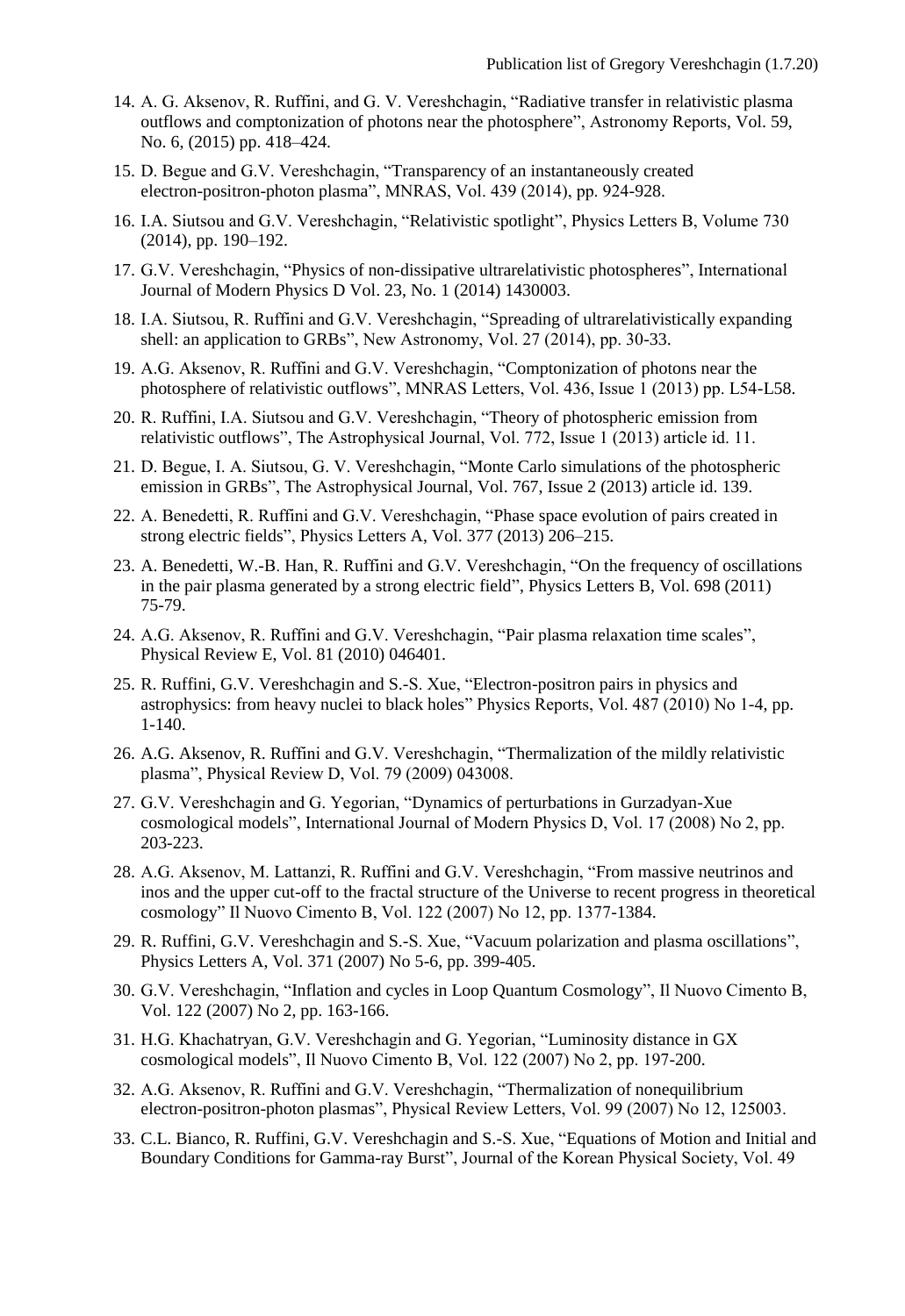(2006) No. 2, pp. 722-731.

- 34. P. Singh, K. Vandersloot and G.V. Vereshchagin, "Nonsingular [bouncing universes in loop](http://dx.doi.org/10.1103/PhysRevD.74.043510)  [quantum cosmology"](http://dx.doi.org/10.1103/PhysRevD.74.043510), Physical Review D, Vol. 74 (2006) 043510.
- 35. G.V. Vereshchagin, G. Yegorian, ["Cosmological models with Gurzadyan–Xue dark energy"](http://dx.doi.org/10.1088/0264-9381/23/15/020), Classical and Quantum Gravity, Vol. 23, (2006) No 15, pp. 5049-5061.
- 36. G.V. Vereshchagin, G. Yegorian, ["Hidden invariance in Gurzadyan-Xue cosmological models"](http://dx.doi.org/10.1016/j.physletb.2006.03.050), Physics Letters B, Vol. 636, (2006) pp. 150-153.
- 37. G.V. Vereshchagin, ["Physical constants and the Gurzadyan-Xue formula for the dark energy"](http://dx.doi.org/10.1142/S0217732306020081), Modern Physics Letters A, Vol. 21, (2006) No. 9, pp. 729-733.
- 38. M. Lattanzi, R. Ruffini and G.V. Vereshchagin, ["Joint constraints on the lepton asymmetry of](http://dx.doi.org/10.1103/PhysRevD.72.063003)  [the Universe and neutrino mass from the Wilkinson Microwave Anisotropy Probe"](http://dx.doi.org/10.1103/PhysRevD.72.063003), Physical Review D, Vol. 72 (2005) 063003.
- 39. G.V. Vereshchagin, ["A qualitative approach to semi-classical loop quantum cosmology"](http://dx.doi.org/10.1088/1475-7516/2004/07/013), Journal of Cosmology and Astroparticle Physics 07 (2004) 013.
- 40. G.V. Vereshchagin, ["On stability of simplest non-singular inflationary cosmological models](http://dx.doi.org/10.1142/S0218271804004864)  [within general relativity and gauge theories of gravity"](http://dx.doi.org/10.1142/S0218271804004864), International Journal of Modern Physics D Vol.13 (2004), No.4, pp.695-707.
- 41. G.V. Vereshchagin, ["Flat cosmological models with massive scalar field in gauge theories of](http://dx.doi.org/10.1142/S0218271803003827)  [gravity"](http://dx.doi.org/10.1142/S0218271803003827), International Journal of Modern Physics D Vol.12 (2003), No.8, pp. 1487-1497.
- 42. A.V. Minkevich, G.V. Vereshchagin, "On qualitative analysis of homogeneous isotropic models in gauge theories of gravity" Gravitation & Cosmology, Vol.8 (2002), No.4 (32), pp.305-308.
- 43. R. Ruffini, M. Lattanzi, C. Sigismondi and G. Vereshchagin, "Chemical potential of massive neutrinos in an expanding Universe" Spacetime & Substance, Vol.3 (2002), No.4 (14), pp.174-178.
- 44. I. S. Bryukhanov, G. V. Vereshchagin, ["Results of Observations of V,1081 Tau and a New](http://oap14.pochta.ru/oap9.htm)  [Ea-Type Variable Star BD+23^circ770 in the Taurus"](http://oap14.pochta.ru/oap9.htm), Odessa Astronomical Publications, Vol. 9 (1996), pp. 197-200.

## **Conference and school proceedings:**

- 45. I.A. Siutsou, A. G. Aksenov and G. V. Vereshchagin, ["On thermalization of](https://doi.org/10.1063/1.4937220)  [electron-positron-photon plasma"](https://doi.org/10.1063/1.4937220), in the Proceedings of "The Second ICRANet César Lattes Meeting: Supernovae, Neutron Stars and Black Holes" meeting, AIP Conference Proceedings 1693 (2015) 070007.
- 46. R. Ruffini and G.V. Vereshchagin, ["Electron-positron plasma in GRBs and in cosmology"](http://dx.doi.org/10.1393/ncc/i2013-11500-0), Il Nuovo Cimento C, Vol. 36, Issue 1, (2013) pp.255-266.
- 47. A. Benedetti, R. Ruffini and G.V. Vereshchagin, ["On the kinetic treatment of pair production in](http://dx.doi.org/10.1393/ncc/i2013-11481-x)  [strong electric fields"](http://dx.doi.org/10.1393/ncc/i2013-11481-x), Il Nuovo Cimento C, Vol. 36, Issue 1, (2013) pp.15-19.
- 48. A. G. Aksenov, R. Ruffini, I.A. Siutsou and G. V. Vereshchagin, ["Dynamics and Emission of](http://dx.doi.org/10.1142/S2010194512006204)  [Mildly Relativistic Plasma"](http://dx.doi.org/10.1142/S2010194512006204), International Journal of Modern Physics: Conference Series, Vol. 12, Issue 01, (2012) pp. 1-9.
- 49. A. G. Aksenov, R. Ruffini, and G. V. Vereshchagin, ["Kinetics of the Mildly Relativistic Plasma](http://dx.doi.org/10.1063/1.3382316)  [and GRBs"](http://dx.doi.org/10.1063/1.3382316) in the Proceedings of "The Sun, the stars, the Universe and General Relativity" meeting in honor of 95th Anniversary of Ya. B. Zeldovich in Minsk, AIP Conference Proceedings 1205 (2010) 11-16.
- 50. A. G. Aksenov, R. Ruffini, and G. V. Vereshchagin, ["Thermalization of pair plasma with proton](http://dx.doi.org/10.1063/1.3141571)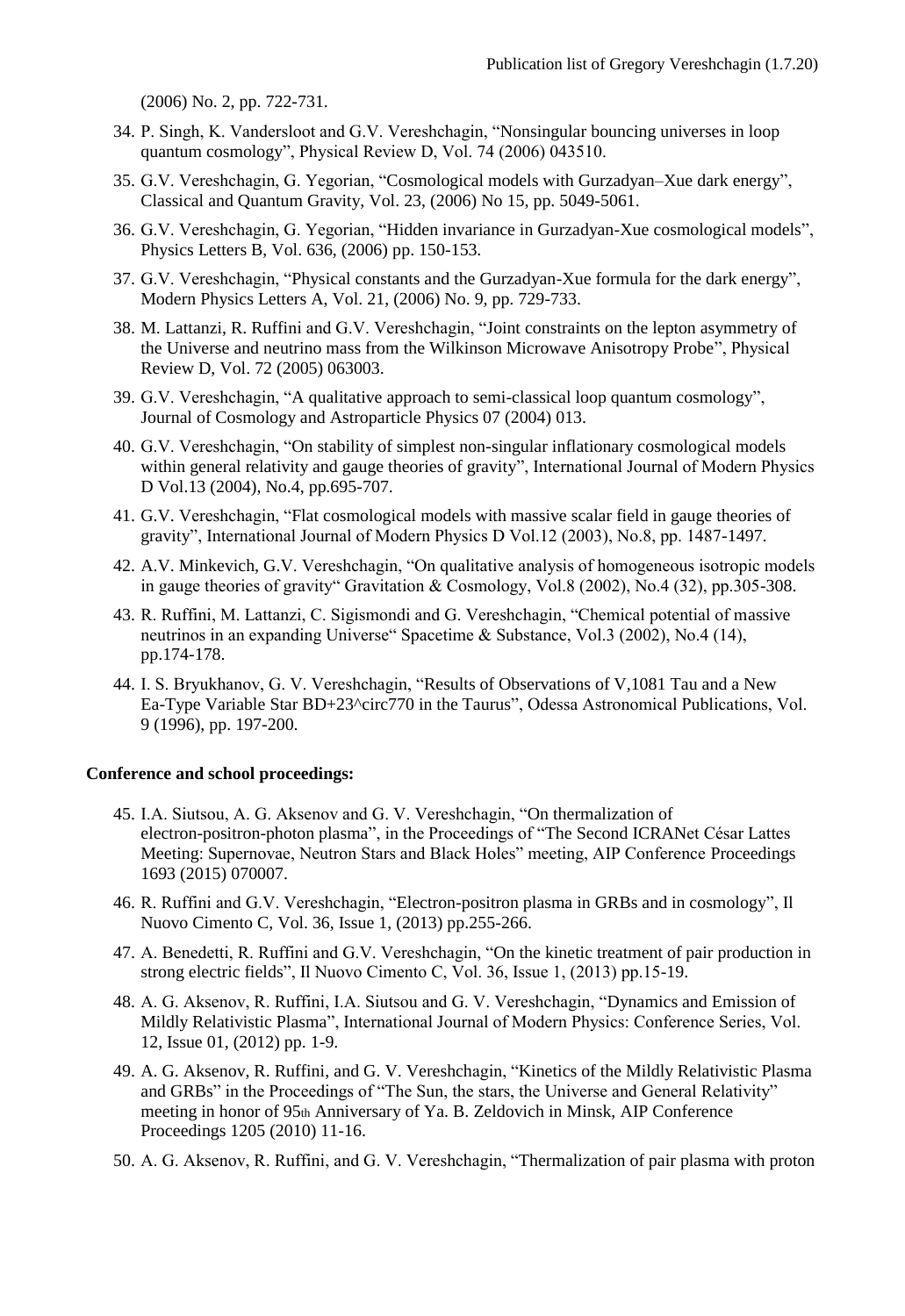loading" in the Proceedings of "Probing Stellar Populations out to the Distant Universe" meeting, AIP Conference Proceedings 1111 (2009) 344-350.

- 51. A.G. Aksenov, C.L. Bianco, R. Ruffini and G.V. Vereshchagin, ["GRBs and the thermalization](http://dx.doi.org/10.1063/1.2943471)  [process of electron-positron plasmas"](http://dx.doi.org/10.1063/1.2943471) in the Proceedings of the "Gamma Ray Bursts 2007" meeting, AIP Conference Proceedings 1000 (2008) 309-312.
- 52. A. G. Aksenov, R. Ruffini, and G. V. Vereshchagin, ["Thermalization of](http://dx.doi.org/10.1063/1.2836994)  [Electron-Positron-Photon Plasmas with an Application to GRB"](http://dx.doi.org/10.1063/1.2836994) in Relativistic Astrophysics: 4th Italian-Sino Workshop, AIP Conference Proceedings, Vol. 966, Melville, New York, 2008, pp. 191-196.
- 53. R. Ruffini, and G. V. Vereshchagin, S.-S. Xue, ["Vacuum Polarization and Electron-Positron](http://dx.doi.org/10.1063/1.2836996)  [Plasma Oscillations"](http://dx.doi.org/10.1063/1.2836996) in Relativistic Astrophysics: 4th Italian-Sino Workshop, AIP Conference Proceedings, Vol. 966, Melville, New York, 2008, pp. 207-212.
- 54. R. Ruffini, M. G. Bernardini, C. L. Bianco, L. Caito, P. Chardonnet, M. G. Dainotti, F. Fraschetti, R. Guida, M. Rotondo, G. Vereshchagin, L. Vitagliano, S.-S. Xue, ["The Blackholic](http://dx.doi.org/10.1063/1.2752480)  [energy and the canonical Gamma-Ray Burst"](http://dx.doi.org/10.1063/1.2752480) in Cosmology and Gravitation: XIIth Brazilian School of Cosmology and Gravitation, edited by M. Novello and S.E. Perez Bergliaffa, AIP Conference Proceedings, Vol. 910, Melville, New York, 2007, pp. 55-217.
- 55. M. Lattanzi, R. Ruffini and G.V. Vereshchagin, ["Do WMAP data constraint the lepton](http://dx.doi.org/10.1063/1.2399677)  [asymmetry of the Universe to be zero?"](http://dx.doi.org/10.1063/1.2399677) in Albert Einstein Century International Conference, edited by J.-M. Alimi, and A. Füzfa, AIP Conference Proceedings, Vol. 861, Melville, New York, 2006, pp.912-919.
- 56. R. Ruffini, C.L. Bianco, G.V. Vereshchagin, S.-S. Xue ["Baryonic loading and e+e-](http://dx.doi.org/10.1007/978-3-540-74713-0_92) rate equation [in GRB sources"](http://dx.doi.org/10.1007/978-3-540-74713-0_92) in Relativistic Astrophysics and Cosmology – Einstein's Legacy, ESO Astrophysics Symposia, Springer, Berlin, 2008, pp. 402-406.
- 57. G.V. Vereshchagin, M. Lattanzi, H.W. Lee, R. Ruffini, ["Cosmological massive neutrinos with](http://dx.doi.org/10.1142/9789812704030_0081)  nonzero chemical [potential: I. Perturbations in cosmological models with neutrino in ideal fluid](http://dx.doi.org/10.1142/9789812704030_0081)  [approximation"](http://dx.doi.org/10.1142/9789812704030_0081), in proceedings of the Xth Marcel Grossmann Meeting on Recent Developments in Theoretical and Experimental General Relativity, World Scientific: Singapore, 2005, vol. 2, pp. 1246-1248.
- 58. M. Lattanzi, H.W. Lee, R. Ruffini, G.V. Vereshchagin, ["Cosmological massive neutrinos with](http://dx.doi.org/10.1142/9789812704030_0084)  [nonzero chemical potential: II. Effect on the estimation of cosmological parameters"](http://dx.doi.org/10.1142/9789812704030_0084), in proceedings of the Xth Marcel Grossmann Meeting on Recent Developments in Theoretical and Experimental General Relativity, World Scientific: Singapore, 2005, vol. 2, pp. 1255-1257.
- 59. G.V. Vereshchagin, ["Scalar field and nonsingular cosmology within gauge theories of gravity"](http://eproceedings.worldscinet.com/9812566678/98125697900090.html), in proceedings of the Xth Marcel Grossmann Meeting on Recent Developments in Theoretical and Experimental General Relativity, World Scientific: Singapore, 2005, vol. 2, pp. 1480-1482.
- 60. R. Ruffini, M. Lattanzi and G. Vereshchagin, ["On the possible role of massive neutrinos in](http://dx.doi.org/10.1063/1.1587102)  [cosmological structure formation"](http://dx.doi.org/10.1063/1.1587102) in Cosmology and Gravitation: Xth Brazilian School of Cosmology and Gravitation, edited by M. Novello and S.E. Perez Bergliaffa, AIP Conference Proceedings, Vol. 668, Melville, New York, 2003, pp.263-287.
- 61. A.V. Minkevich, G.V. Vereshchagin, "On one type of regular inflationary cosmological models in gauge theories of gravity" Nonlinear Phenomena in Complex Systems, Proceedings of the Tenth Annual Seminar NPCS-2001, Minsk, 2001. P.237-240.
- 62. A.S. Garkun, A.V. Minkevich, G.V. Vereshchagin, "On Quadratic Gravitational Lagrangians in the Affine-Metric Gauge Theory of Gravitation" Proceedings of the 10th Russian Gravitational Conference, Gravitation & Cosmology, Vol.5 (1999), No. 4(20), Supplement, pp.60-64.